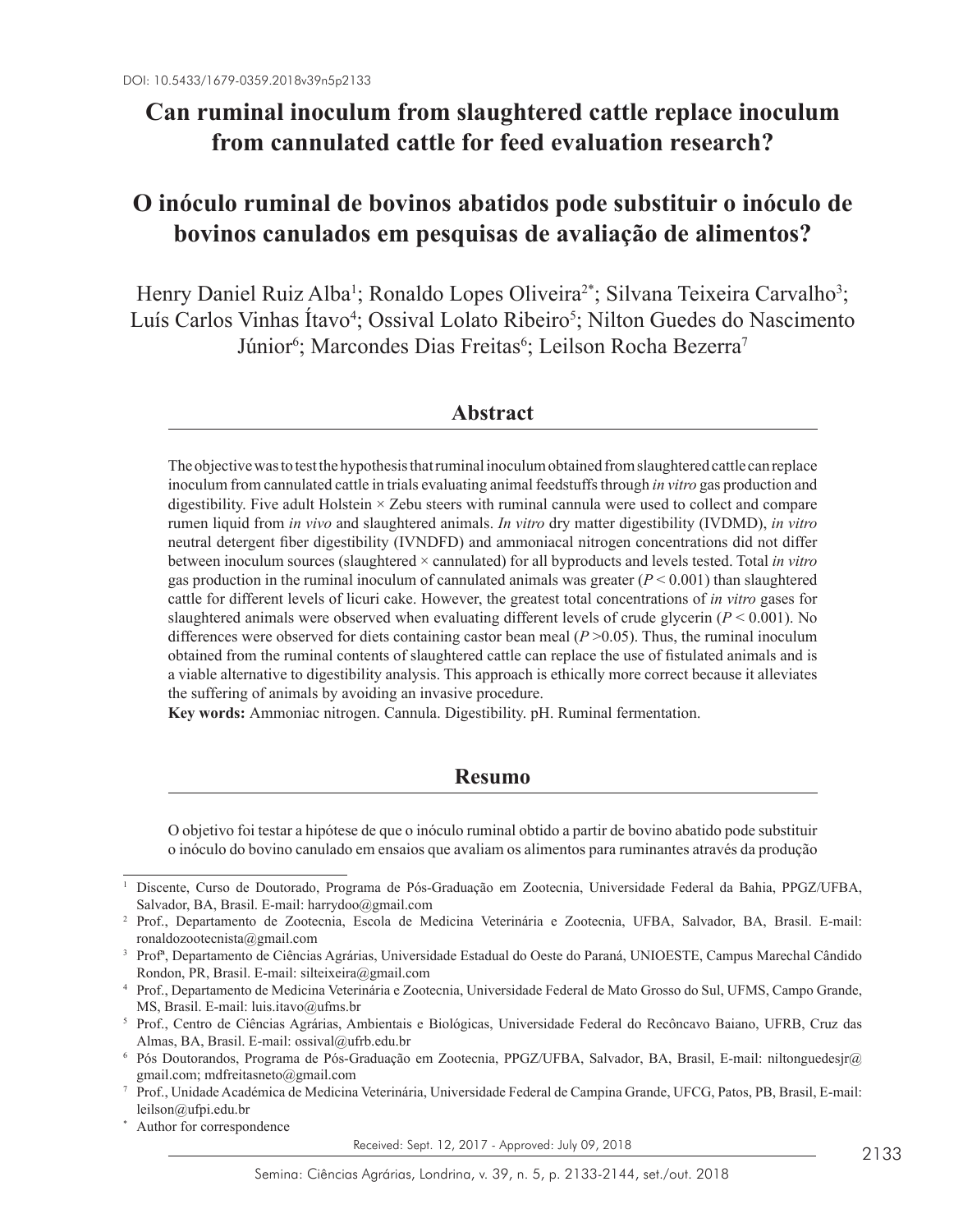de gás *in vitro* e digestibilidade. Foram utilizados cinco novilhos adultos Holstein × Zebu com cânula ruminal para coleta e comparação de líquido ruminal provenientes destes animais *in vivo* e de animais abatidos. A digestibilidade *in vitro* da matéria seca (DIVMS) e da fibra em detergente neutro *in vitro* (DIVFDN) e as concentrações de nitrogênio amoniacal não diferiram entre fontes de inóculo (abatidos × canulados) para todos os subprodutos e níveis testados. A produção total de gás *in vitro* no inóculo ruminal de animais canulados foi maior (*P* < 0,001) comparado ao inóculo de animal abatido para os diferentes níveis de torta de licuri. No entanto, as maiores concentrações totais de gás *in vitro* foram observadas para animais abatidos quando o co-produto utilizado foram níveis de glicerina bruta (*P* <0,001). Não foram observadas diferenças nas dietas contendo farelo de mamona (*P* > 0,05). Assim, o inóculo ruminal obtido a partir do conteúdo ruminal de bovino abatido pode substituir o uso de animais fistulados, sendo uma alternativa viável para a realização da análise de digestibilidade. Esta abordagem é eticamente mais correta porque alivia o sofrimento dos animais evitando um procedimento invasivo. **Palavras-chave:** Cânula. Digestibilidade. Fermentação ruminal. Nitrogênio amoniacal. pH.

#### **Introduction**

The use of animals in scientific research has been a constant practice permeating the history of science, from ancient times to the present (PAIXÃO; SCHRAMM, 1999; PACHECO et al., 2012). Along with the use of animals for various purposes, ethical concerns and questions about the merits of these experiments have grown, as has increasing demands on society for the care and welfare of animals. Although it is a relatively old practice (dating back to the 1920s), the fistulation process (surgically opening a canal between an organ and the outside) and cannulation (inserting a valve into the cavity) of one of the stomach compartments (rumen) of cattle still causes outrage among the public (THYFAULT et al., 1975; CHAUDHRY; MOHAMED, 2012; PACHECO et al., 2012). After all, why would anyone perform this procedure? Does the animal feel pain? Is its life at risk?

Some complications may occur after implantation of permanent cannulas, such as peritonitis and leakage of ruminal contents, which may even lead to death (HARRISON, 1995). Nevertheless, the use of rumen cannula is widespread in the scientific community because the number of animals required is reduced and such techniques reduce costs and provide a reliable method for assessing feed (BERCHIELLI et al., 2005). Additionally, the procedure allows analysis of the digestibility of feed and enables the collection of rumen material for *in vitro* digestibility trials and *in vivo* analysis of small samples through *in situ* digestibility (DAMIRAN et al., 2008). However, the leakage of large amounts of rumen contents can lead to dehydration and malnutrition (GROVUM, 1989). The *in vitro* fermentation technique proposed by Tilley and Terry (1963) has been widely used to estimate *in vivo* digestibility, with numerous studies around the world applying the technique to assess the nutritional value of ingredients used in diets for production animals. Nonetheless, this technique utilizes ruminal inoculum, which can lead to variation in results.

The constant handling of an animal affects its welfare, which is a violation of animal care laws (MUTIMURA et al., 2013) and is considered unacceptable by many people and animal protection agencies (CHAUDHRY; MOHAMED, 2012; PÔSSAS et al., 2015). Therefore, many experiments have used alternative sources of ruminal inoculum, such as sheep feces (VÁRADYOVÁ et al., 2005), buffalo feces (CUTRIGNELLI et al., 2005), and buffalo ruminal fluid and sheep ruminal fluid (CALABRÒ et al., 2005), and some have applied different methods of ruminal inoculum conservation (DENEK et al., 2010; HERVÁS et al., 2005). Although *in vitro* approaches depend on a source of ruminal inoculum (AMMAR et al., 2008), the use of fistulated animals must be phased out and fistulation replaced with other techniques that do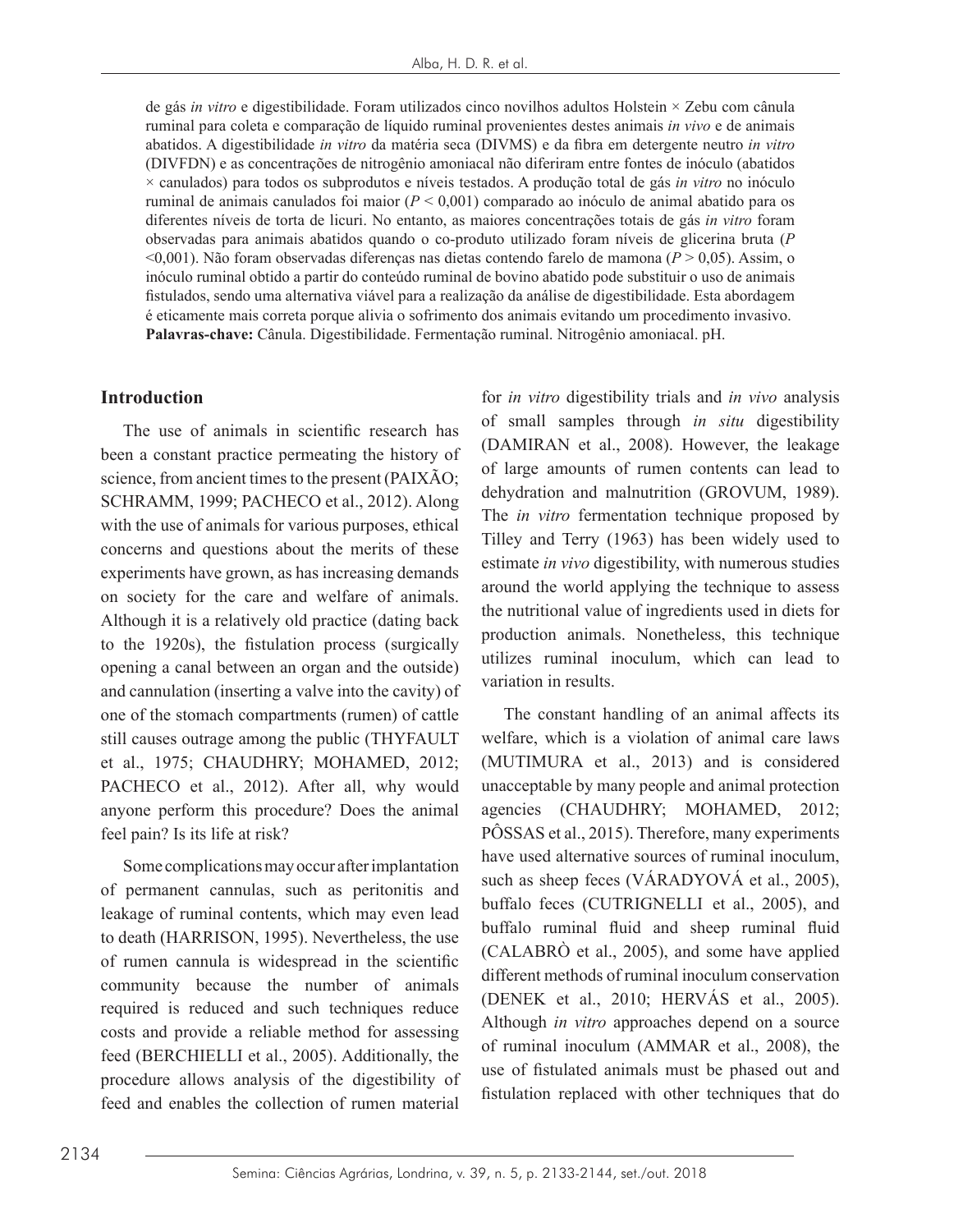not cause suffering to animals (CHAUDHRY; MOHAMED, 2012). Accordingly, we hypothesized that the use of ruminal inoculum obtained from slaughtered cattle can replace fistulated animals for use in analyses of gas production, digestibility and parameters of ruminal fermentation for *in vitro* trials. Thus, the aim of this trial was to compare ruminal inoculum obtained from the rumen of slaughtered and cannulated cattle for use in determining *in vitro*  digestibility and ruminal fermentation parameters of feeds.

## **Materials and Methods**

#### *Animals and experimental design*

This study was conducted at the Federal University of Bahia, in São Gonçalo dos Campos, Bahia, located at 12° 25′ S and 38° 58′ W and carried out in strict accordance with the recommendations in the Guide for the National Council for the Control of Animal Experimentation (CONCEA) and was approved by the Committee on the Ethics of Animal Experiments of the Federal University of Bahia, Bahia State, Brazil (Protocol Number: 17-2014).

Five cattle  $(n = 5)$  with ruminal cannula and an average body weight of approximately  $320 \pm 9.4$  kg were used. At the beginning of the adaption period, the cattle were treated for internal and external parasites (Ranger LA, Ivermectin®, dose of 200 mcg kg-1, 1 mL per 50 kg of body weight (BW), 3.5%, Salvador, Brazil). The cattle were housed in individual stalls  $(3 \times 6 \text{ m}^2)$  with feeders and drinkers.

The experiment was a completely randomized design comparing two sources of ruminal inoculum: ruminal inoculum obtained from cannulated cattle and ruminal inoculum obtained from cattle healthy slaughtered for marketing. To compare the two sources of ruminal inoculum, sixteen different diets representative of conventional ruminant diets (using different proportion of concentrate: forage) containing byproducts from the biodiesel production chain (crude glycerin, licuri cake and castor bean meal) in the concentrate and Tifton-85 (*Cynodon*  sp.) grass hay as forage (Table 1).

**Table 1.** Chemical composition of the ingredients used in the formulation of the diets.

| Chemical composition<br>$(g \ kg^{-1}, DM)$          | Tifton-85<br>hay | Ground<br>corn | Soybean<br>meal | Licuri<br>cake | Castor<br>bean meal | Crude<br>glycerin            |
|------------------------------------------------------|------------------|----------------|-----------------|----------------|---------------------|------------------------------|
| Dry matter $(g \ kg^{-1}, as fed)$                   | 880              | 891            | 893             | 930            | 899                 | 764                          |
| Ash                                                  | 73.0             | 14.3           | 75.4            | 51.2           | 82.0                | 139                          |
| Crude protein                                        | 87.3             | 80.3           | 490             | 302            | 381                 | $\overline{a}$               |
| Ether extract                                        | 13.0             | 42.0           | 16.0            | 73.0           | 2.00                | 283                          |
| a <sub>ap</sub> Neutral detergent fiber <sup>b</sup> | 690              | 114            | 128             | 333            | 528                 | $\qquad \qquad \blacksquare$ |
| Acid detergent fiber                                 | 331              | 26             | 68.3            | 144            | 345                 |                              |
| Acid detergent lignin                                | 40.2             | 5.32           | 11.1            | 57.2           | 229                 |                              |
| Cellulose                                            | 291              | 21.2           | 57.4            | 87.2           | 116                 |                              |
| Hemicellulose                                        | 358              | 88.2           | 61.3            | 190            | 183                 |                              |
| Non-fiber carbohydrates                              | 138              | 751            | 291             | 242            | 7.06                | 577                          |
| Total digestive nutrients <sup>b</sup>               | 614              | 898            | 797             | 772            | 473                 | 716                          |

a Corrected for ash and protein.

b Estimated per second NRC (2001).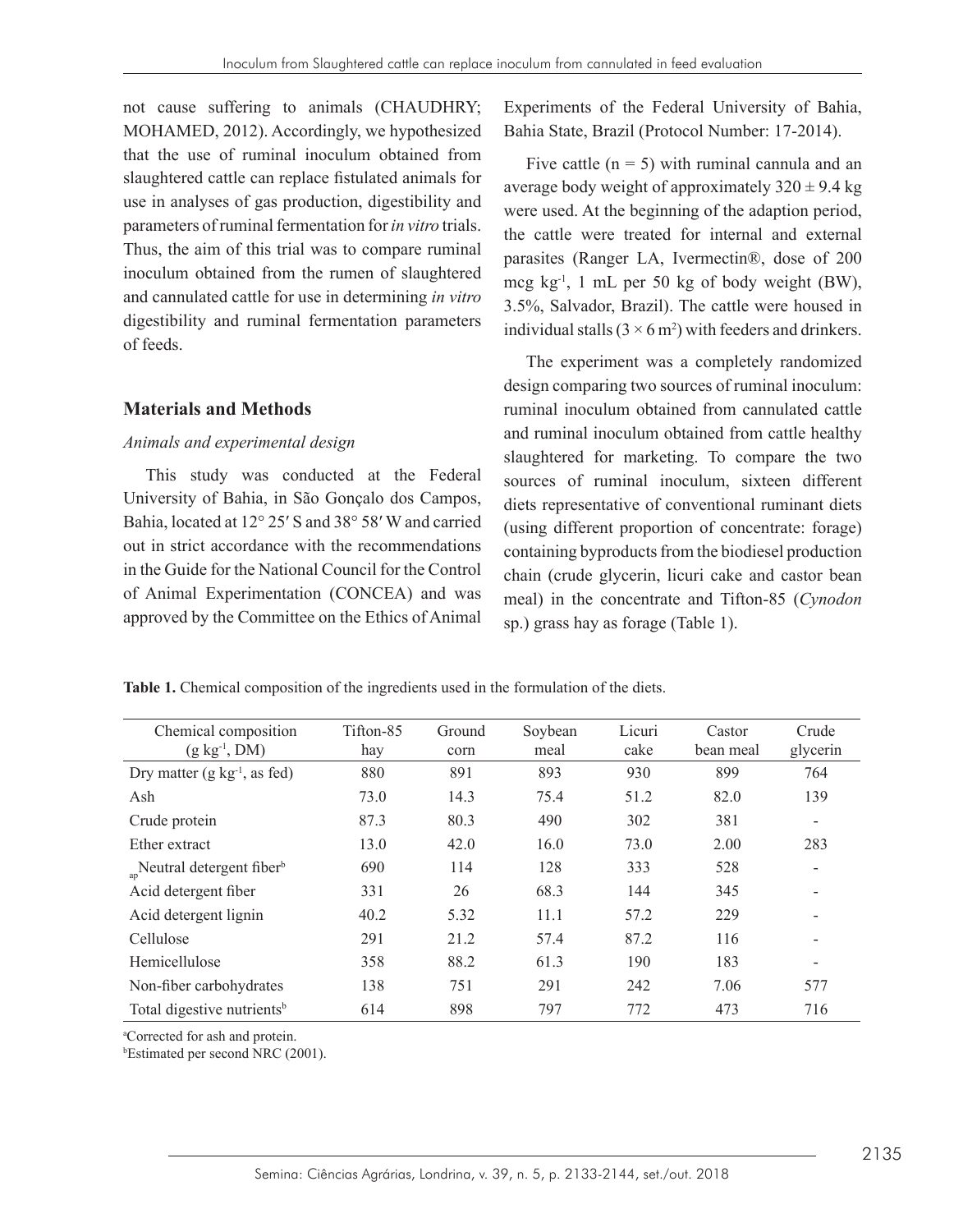## **Diets and chemical analysis**

The diets contained a mean of  $102$  g kg<sup>-1</sup> protein and 337 Mcal of digestible energy kg-1 DM, with a proportion of  $400 \text{ g kg}^{-1}$  forage (Tifton-85 hay -*Cynodon* sp.) and 600 g kg<sup>-1</sup> concentrate (ground corn, soybean meal, urea, and mineral mix). Feeding was performed twice daily, at 09h00 and 17h00. The crude glycerin used contained  $266$  g kg<sup>-1</sup> of water,  $36$  g kg<sup>-1</sup> of ash,  $434$  g kg<sup>-1</sup> of glycerol and  $26$  g kg-1 of alcohol. The castor bean meal was detoxified by autoclaving with 10 g CaO 1000  $g^{-1}$  castor bean meal for 30 minutes. The composition of the diets and the inclusion levels of the byproducts in the diets are presented in Table 2.

| <b>Byproducts</b>                               | Crude glycerin (g kg <sup>-1</sup> ) |                  |                  | Licuri cake(g kg <sup>-1</sup> ) |                  |     |     | Castor bean $(g \ kg^{-1})$ |                  |                  |                  |                  |
|-------------------------------------------------|--------------------------------------|------------------|------------------|----------------------------------|------------------|-----|-----|-----------------------------|------------------|------------------|------------------|------------------|
| Inclusion levels                                | $\boldsymbol{0}$                     | 70               | 140              | 210                              | $\boldsymbol{0}$ | 70  | 140 | 210                         | $\boldsymbol{0}$ | 70               | 140              | 210              |
| Ingredients proportion $(g \ kg^{-1} DM)$       |                                      |                  |                  |                                  |                  |     |     |                             |                  |                  |                  |                  |
| Ground corn                                     | 255                                  | 167              | 83               | $\mathbf{0}$                     | 498              | 448 | 408 | 368                         | 272              | 300              | 280              | 185              |
| Soybean meal                                    | 230                                  | 248              | 262              | 275                              | 80               | 60  | 30  | $\boldsymbol{0}$            | 213              | 178              | 65               | 90               |
| <b>Byproducts</b>                               | $\mathbf{0}$                         | 70               | 140              | 210                              | $\boldsymbol{0}$ | 70  | 140 | 210                         | $\mathbf{0}$     | 7                | 140              | 210              |
| Urea                                            | $\boldsymbol{0}$                     | $\boldsymbol{0}$ | $\boldsymbol{0}$ | $\boldsymbol{0}$                 | 12               | 12  | 12  | 12                          | $\boldsymbol{0}$ | $\boldsymbol{0}$ | $\boldsymbol{0}$ | $\boldsymbol{0}$ |
| Mineral mix <sup>a</sup>                        | 15                                   | 15               | 15               | 15                               | 10               | 10  | 10  | 10                          | 15               | 15               | 15               | 15               |
| Tifton-85 hay                                   | 500                                  | 500              | 500              | 500                              | 400              | 400 | 400 | 400                         | 500              | 500              | 500              | 500              |
| Chemical composition<br>DM)<br>$(g \; kg^{-1})$ |                                      |                  |                  |                                  |                  |     |     |                             |                  |                  |                  |                  |
| Dry matter, as fed                              | 901                                  | 874              | 849              | 810                              | 899              | 900 | 898 | 898                         | 900              | 898              | 900              | 904              |
| Ash                                             | 64                                   | 64               | 66               | 58                               | 45               | 45  | 43  | 48                          | 60               | 61               | 62               | 66               |
| Crude protein                                   | 162                                  | 184              | 183              | 193                              | 163              | 160 | 159 | 150                         | 174              | 174              | 175              | 163              |
| Ether extract                                   | 10.0                                 | 22.0             | 31.0             | 42.0                             | 8.00             | 16  | 16  | 22                          | 9.00             | 7.00             | 7.00             | 5.00             |
| $_{ap}NDFb$                                     | 471                                  | 446              | 465              | 462                              | 383              | 422 | 426 | 432                         | 477              | 470              | 527              | 532              |
| ADF <sup>c</sup>                                | 196                                  | 213              | 220              | 225                              | 153              | 175 | 179 | 183                         | 200              | 232              | 260              | 291              |
| ADL <sup>d</sup>                                | 27                                   | 25               | 27               | 27                               | 16               | 24  | 25  | 28                          | 22               | 57               | 78               | 100              |
| Cellulose                                       | 169                                  | 188              | 193              | 198                              | 137              | 151 | 155 | 156                         | 177              | 175              | 183              | 191              |
| Hemicellulose                                   | 275                                  | 233              | 245              | 238                              | 230              | 247 | 247 | 248                         | 277              | 239              | 266              | 242              |
| NFC <sup>e</sup>                                | 293                                  | 284              | 255              | 245                              | 401              | 358 | 356 | 349                         | 281              | 288              | 230              | 234              |
| <b>TDNf</b>                                     | 696                                  | 734              | 751              | 717                              | 728              | 735 | 733 | 728                         | 701              | 640              | 601              | 568              |

a Recommended levels (per kg in active elements): calcium (max) 220.00 g; (min) 209,00 g; phosphorus 163.00 g; sulfur 12.00 g; magnesium 12.50 g; copper 3,500,00 mg; cobalt 310.00 mg; iron 1,960.00 mg; iodine 280.00 mg; manganese 3,640.00 mg; selenium, 32.00 mg; zinc 9,000.00 mg; and fluorine (max) 1,630.00 mg.

b Neutral detergent fiber corrected for ash and protein.

 $c^c$ ADF = acid detergent fiber.

d ADL= acid detergent lignin.

e NFC: Non-fiber carbohydrates.

f Total digestible nutrients estimated per second, NRC (2001).

The samples of feeds  $(n=3)$  used to compose the experimental diets were dried in a forced-air oven at 55°C for 72 h. All feeds were then processed in a Wiley knife mill using 1-mm sieves and analyzed according to the Association of Official Methods of Analysis (AOAC, 1990) for dry matter (DM, method 967.03), ash (method 942.05), crude protein (CP, method 981.10), and ether extract (EE, method 920.29). The content of neutral detergent fiber (NDF) was determined according to Van Soest et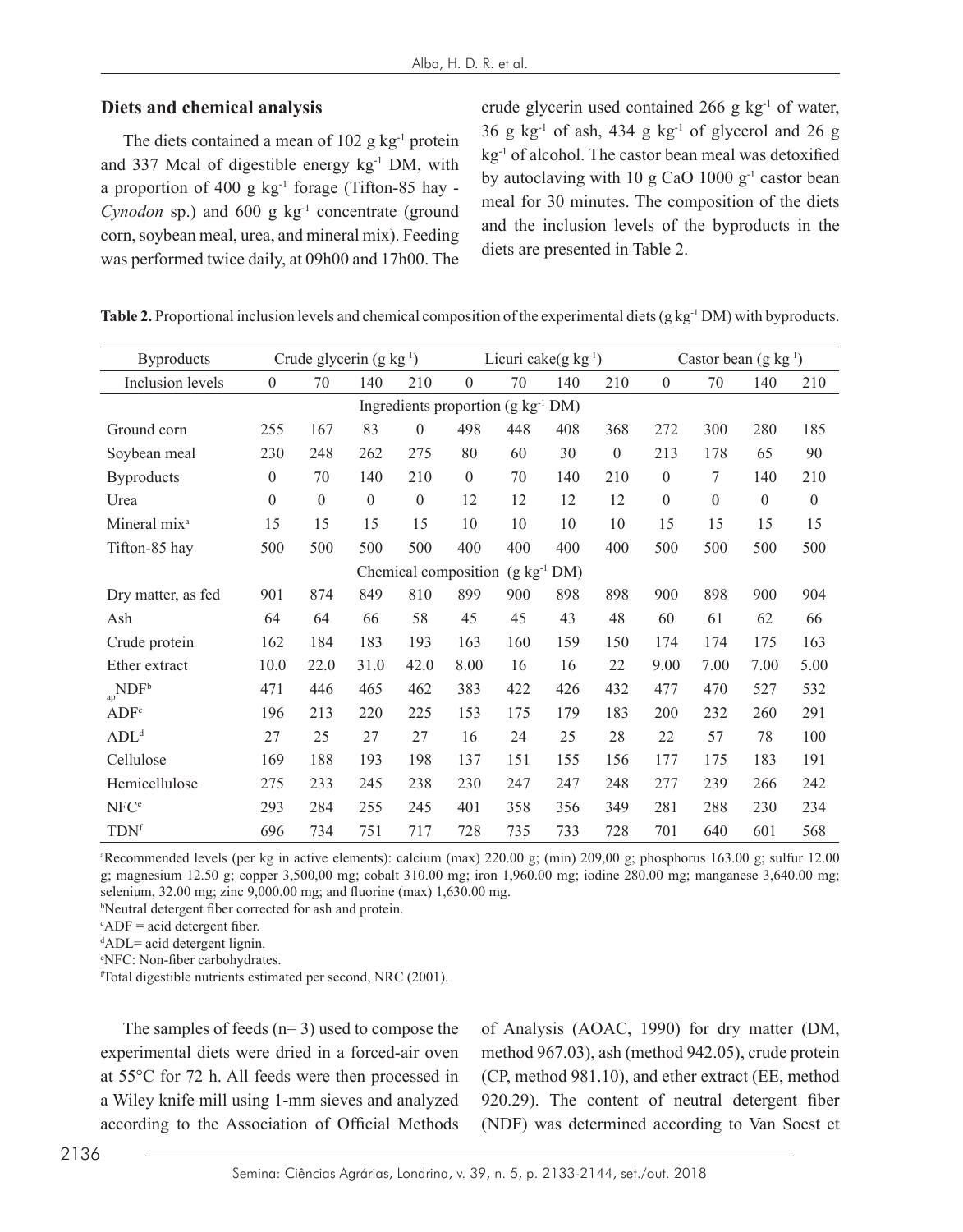al. (1991) and included the residual ash; heat-stable alpha-amylase was not used. The acid detergent fiber (ADF) content was determined according to Robertson and Van Soest (1981). The acid detergent lignin content was determined according to AOAC (2002) method 973.18 in which the ADF residue was treated with 72% sulfuric acid. We also analyzed neutral detergent insoluble nitrogen (NDIN) and the acid detergent insoluble nitrogen (ADIN) according to Licitra et al. (1996). Increases in NDIP and ADIP contents were calculated by multiplying the NDIN and ADIN concentrations, respectively, by 6.25. Non-fiber carbohydrates (NFC) content was calculated according to (MERTENS, 1997) by the equation NFC =  $(100 - CP + EE + Ash + _{an}NDF)$  in  $g \text{ kg}^{-1}$ . The total digestible nutrient (TDN) contents were calculated according to estimation formulas of digestibility for each analytical fraction (NRC, 2001): DNFC =  $0.98 \times (NFC)$ ; DCP = CP  $\times$  [1 - (0.4)  $\times$  ADIP/CP)]; DEE = EE - 1; DNDF = 0.75  $\times$  (NDF - Lignin)  $\times$  [1 - (Lignin/NDF)  $\times$  0.667] - 7, where DNFC is the digestible non-fibrous carbohydrates, DCP indicates digestible crude protein, DEE is the digestible ether extract, DNDF is the digestible neutral detergent fiber, and NDF is the neutral detergent fiber.

## *Buffer, slaughter and rumen fluid preparation*

A buffer solution at pH 6.8, constant temperature of 39 $\degree$ C and saturated with CO<sub>2</sub> was prepared with a mixture of Solution A and Solution B. Solution A (g L<sup>-1</sup>) was composed of 10 g  $KH_{2}PO_{4}$  0.5 g  $MgSO_{4}$  7H<sub>2</sub>O, 0.5 g NaCl, 0.1 g CaCl<sub>2</sub> 2H<sub>2</sub>O and 0.5 g urea. Solution B (g  $100 \text{ mL}^{-1}$ ) was composed of 15.0 g Na<sub>2</sub>CO and 1.0 g Na<sub>2</sub>S $\cdot$ 9H<sub>2</sub>O. Solutions A and B were mixed at a ratio of 1:0.02 (A:B), i.e., 20 mL Solution B:1000 mL Solution A.

For the cannulated cattle  $(n= 5)$ , the ruminal content was collected two hours before the morning feeding (07h00). Four liters of ruminal contents per animal were collected in preheated thermal bottles with water at 39°C; the ruminal contents were

constantly purged with  $CO<sub>2</sub>$ . The ruminal contents collected were composed of a solid fraction (collected from the 6 points of the rumen) and a liquid fraction (collected with the help of a vacuum pump, preheated and purged constantly with  $CO<sub>2</sub>$ ) of the same proportion; approximately two liters of each fraction were obtained. The ruminal content of the five animals was mixed, producing the ruminal inoculum for *in vitro* incubations.

The alternative inoculum source was collected from five (n= 5) different slaughtered cattle in a slaughterhouse; these cattle had been fasted from water and solids for 12 h. The origin of this group was unknown; therefore, the feeding and handling was unknown but assumed to include tropical grasses and mineral supplementation.

The cattle were slaughtered by captive bolt without electrical stimulation, exsanguinated; the hides were removed, and the animals were eviscerated. The ruminal contents of this group were collected from the gastrointestinal tract in the washing room between 7 to 15 minutes after stunning. Four liters of ruminal contents were collected into a 1.5-L preheated jug with water at 39°C, and the contents were purged constantly with  $CO<sub>2</sub>$ .

After the ruminal contents were placed in thermal bottles  $(n= 3)$ , the collected material was processed as ruminal inoculum. The collected material of all animals was homogenized in a 1:1 ratio (solid fraction:liquid fraction) for 10 seconds using a blender, pre-heated, and constantly purged with  $CO<sub>2</sub>$ . The homogenate was then filtered through four layers of cotton fabric (gauze) and used for incubations. The ruminal content of the slaughtered cattle was mixed, producing ruminal inoculum for *in vitro* incubations.

#### *In vitro incubations*

The *in vitro* dry matter digestibility (IVDMD) of the diets was determined using an artificial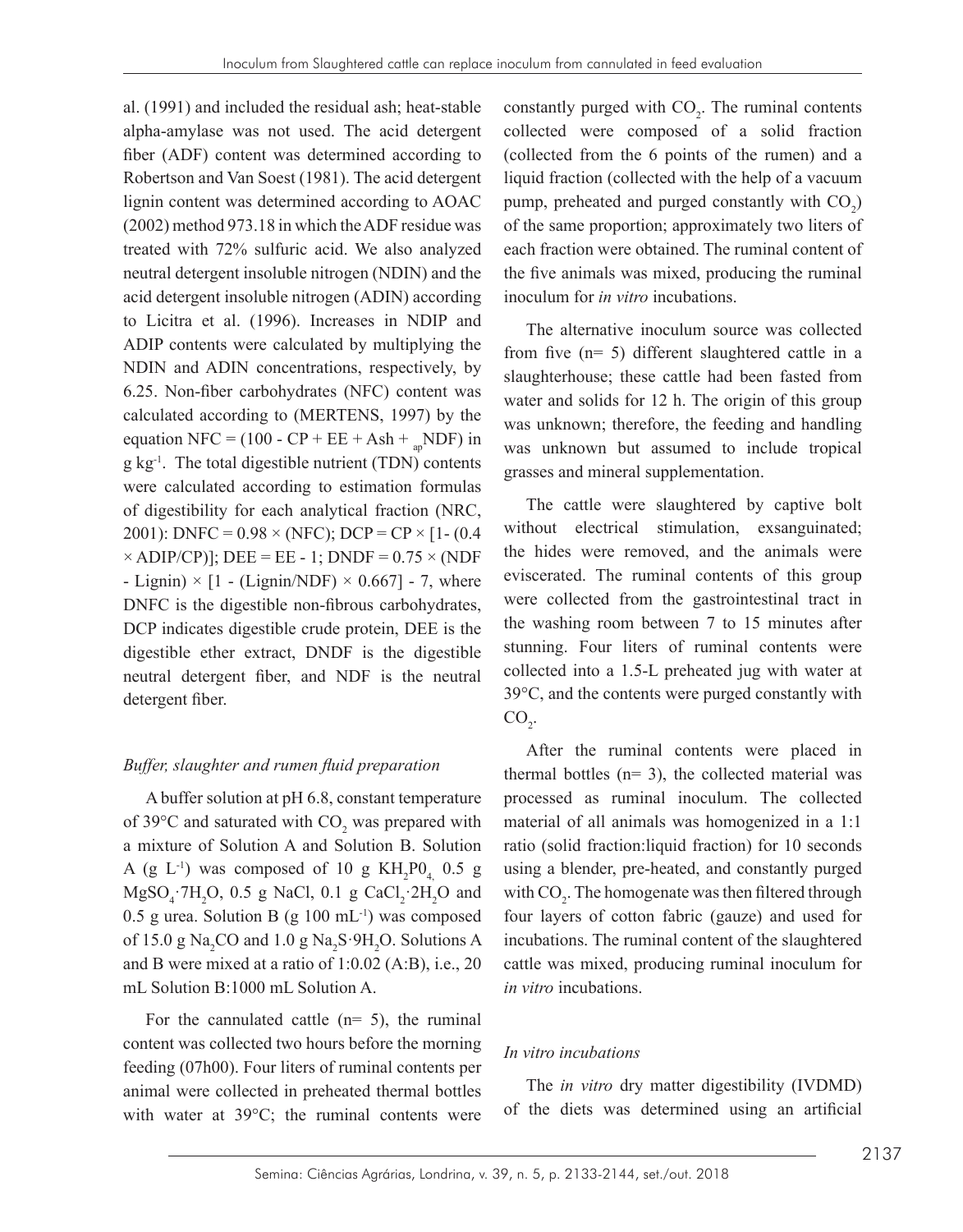rumen (Ankom® Ruminal Fermenter, «Daisy-II Fermenter," Ankom Technológic Corp., USA) according to Holden (1999). A total of 0.5 g of each diet ( $n= 3$ ) was placed into TNT-100 g  $m^{-1}$ bags, which were then cut and sealed (5.0 cm  $\times$ 5.0 cm) according to Casali et al. (2008). Two bags without samples (white) were also used. The bags with samples were evenly distributed into jars (previously heated and purged with  $CO<sub>2</sub>$ ), with 26 bags jar<sup>1</sup> (24 with a sample and 2 white) for a total of 104 bags. Then, 1600 mL of buffer solution and 400 mL of ruminal inoculum were added under  $CO<sub>2</sub>$  to maintain anaerobic conditions. After this procedure, the jars remained in the DaisyII Fermenter artificial rumen at 39°C for 48 h. For white, they were used bags with samples using ingredients known as standards (soybean and corn) with IVDMD already known (control) to confirm proper digestion of the samples tested. The digestion of the standards was performed every three sessions of incubation of the experiment diets, to verify and correct possible variations or problems in the incubation. However, no variation or error were observed.

After 48 h, 40 mL of HCl (6N) and 8 g pepsin (Sigma 1:10000) were added. In an attempt to maintain the pH of the solution between 2.0 and 3.5, the pepsin was dissolved in 34 mL distilled H2 O at 35°C for 5 minutes (HOLDEN, 1999). The incubation was continued for an additional 24 h at 39°C, after which the bags were washed with tap water until the water ran clean. The bags were then pre-dried in forced-air ovens at 55°C for 12 h, dried in an oven at 105°C for 16 h and weighed. After drying, the bags with dry sample were analyzed to determine NDF content (VAN SOEST et al., 1991).

Finalized the *in vitro* dry matter digestibility assay, the DaisyII Fermenter incubator (39°C) was used to assess the parameters of ruminal fermentation. For each jar (caps were fitted with three track taps), 10 g of sample was weighed, and 1600 mL of buffer solution and 400 mL of ruminal inoculum were added. At 0, 2, 4, 6, and 8 h after the start of incubation, a sample of 20 mL of buffered ruminal fluid was collected; 10 mL of buffered ruminal fluid was stored in plastic pots, and the Kjeldahl method was used to measure ammoniac nitrogen (SOUZA et al., 2013).

## *Calculations and Statistical Analysis*

*In vitro* dry matter digestibility (IVDMD) was calculated using the residue remaining after incubation with the following formula (ANKOM TECHNOLOGY, 2005):

$$
IVDMD = 100 - W_{3} \times [(W_{1} \times W_{4})/W_{2}] \times 100
$$

Where  $W_1$  is the tare weight of the bag,  $W_2$  is the weight of the dry sample,  $W_3$  is the weight of the final bag, and W4 is the correction with the white bag. *In vitro* neutral detergent fiber digestibility (IVNDFD) was calculated with the residue after assessing NDF residue using the formula:

$$
IVNDFD = 100 - W_{7} \times [(W_{5} \times W_{8})/W_{6}] \times 100
$$

Where  $W_s$  is the tare weight of the bag,  $W_6$  is the weight of the NDF of the sample,  $W_7$  is the final weight of the bag after the NDF, and  $W<sub>8</sub>$  is the correction with the white bag. Analysis of variance was performed on data, and when the difference was significant, Student's t-test at 5% probability was applied using SAS v. 9.1.3 (2008) statistical software (SAS® Inst. Inc., Cary, NC).

## **Results**

## *Dry matter (IVDMD) and neutral detergent fiber digestibility (IVNDFD)*

No difference in IVDMD and IVNDFD with respect to the source of ruminal inoculum  $(P > 0.05)$ was observed for all byproducts and levels. The mean concentration of  $NH<sub>3</sub>$ -N of the different byproducts and all levels incubated presented no differences (*P*  >0.05) between ruminal inoculum from cannulated animals and slaughtered cattle (Table 3).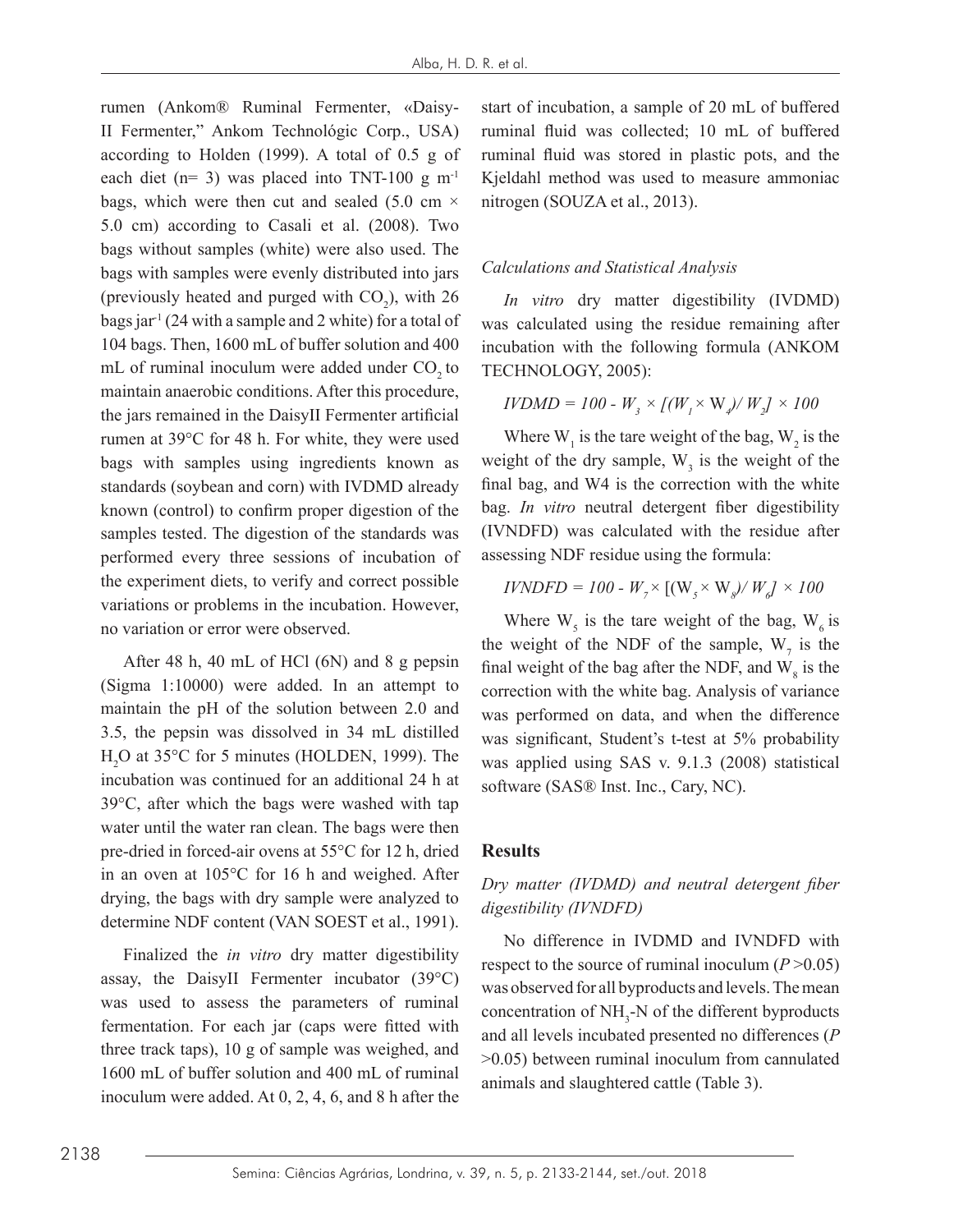| Level                                                            |      | Crude glycerin | $SEM^a$ | $P$ -value $\phi$ |      | Licuri Cake | $SEM^a$ | $P-value^b$ |      | Castor bean meal | $SEM^a$ | $P-value^b$ |
|------------------------------------------------------------------|------|----------------|---------|-------------------|------|-------------|---------|-------------|------|------------------|---------|-------------|
| In vitro dry matter digestibility (IVDMD)                        |      |                |         |                   |      |             |         |             |      |                  |         |             |
| $0\%$                                                            | 0.86 | 0.85           | 0.25    | 1.00              | 0.83 | 0.83        | 0.23    | 1.00        | 0.82 | 0.81             | 0.19    | 0.995       |
| $7\%$                                                            | 0.85 | 0.84           | 0.17    | 1.00              | 0.83 | 0.82        | 0.33    | 0.96        | 0.79 | 0.78             | 0.15    | 1.000       |
| 14%                                                              | 0.82 | 0.83           | 0.16    | 0.99              | 0.82 | 0.83        | 0.27    | 0.99        | 0.76 | 0.74             | 0.30    | 0.656       |
| 21%                                                              | 0.81 | 0.83           | 0.12    | 1.00              | 0.83 | 0.83        | 0.30    | 0.19        | 0.71 | 0.70             | 0.24    | 0.983       |
| <i>In vitro</i> neutral detergent fiber digestibility (IVNDFD)   |      |                |         |                   |      |             |         |             |      |                  |         |             |
| $0\%$                                                            | 0.65 | 0.63           | 0.55    | 0.996             | 0.67 | 0.68        | 0.50    | 1.00        | 0.65 | 0.63             | 0.36    | 1.000       |
| $7\%$                                                            | 0.68 | 0.65           | 0.73    | 0.83              | 0.65 | 0.65        | 0.34    | 1.00        | 0.59 | 0.57             | 0.30    | 1.000       |
| 14%                                                              | 0.60 | 0.63           | 0.58    | 0.98              | 0.65 | 0.67        | 0.31    | 0.99        | 0.58 | 0.55             | 0.52    | 0.925       |
| 21%                                                              | 0.58 | 0.63           | 0.66    | 0.05              | 0.67 | 0.67        | 0.22    | 1.00        | 0.51 | 0.49             | 0.41    | 0.994       |
| <i>In vitro</i> concentrations of ammoniacal nitrogen $(NH, -N)$ |      |                |         |                   |      |             |         |             |      |                  |         |             |
| $0\%$                                                            | 164  | 122            | 14.6    | 0.84              | 130  | 111         | 13.6    | 0.99        | 117  | 120              | 11.4    | 1.000       |
| $7\%$                                                            | 159  | 119            | 14.7    | 0.87              | 147  | 114         | 14.9    | 0.96        | 130  | 125              | 12.7    | 1.000       |
| 14%                                                              | 147  | 132            | 13.3    | 1.00              | 160  | 105         | 16.4    | 0.62        | 152  | 141              | 14.9    | 1.000       |
| 21%                                                              | 153  | 144            | 14.2    | 1.00              | 161  | 116         | 16.3    | 0.83        | 169  | 131              | 15.2    | 0.887       |

**Table 3.** Comparison between inoculum obtained from slaughtered cattle and cannulated cattle for *in vitro* digestibility variables.

a Standard error of the mean.

b Means followed by lowercase letters differ significantly according to Student's t-test at 1% and 5% probabilities.

#### **Gas production**

Total *in vitro* gas production in ruminal inoculum was greater from cannulated animals (*P*  <0.001) regarding to slaughtered cattle for licuri cake 0; 7 and 14% inclusion level diets, except for the inclusion level of 21% when slaughtered animals inoculum showed greater concentrations of gases *in vitro* (Table 4). However, the greatest total concentrations of gases *in vitro* for slaughtered than cannulated animals were observed when evaluating different levels of crude glycerin (*P* <0.001). No differences were observed for diets with inclusion levels of castor bean meal  $(P > 0.05)$ .

**Table 4.** Comparison between inoculum obtained from slaughtered cattle and cannulated cattle for total *in vitro* gas production (mL).

| <b>Byproduct</b> | Inclusion level | Cannulated        | Slaughtered       | $SEM^a$ | $P$ -value <sup>b</sup> |
|------------------|-----------------|-------------------|-------------------|---------|-------------------------|
|                  | $0\%$           | 12.8 <sub>b</sub> | 14.8a             | 0.27    | ${}_{0.001}$            |
| Crude glycerin   | 7%              | 10.2 <sub>b</sub> | 12.6a             | 0.26    | ${}_{0.001}$            |
|                  | 14%             | 9.20 <sub>b</sub> | 12.4a             | 0.36    | ${}_{0.001}$            |
|                  | 21%             | 8.60b             | 11.4a             | 0.26    | ${}_{0.001}$            |
|                  | 0%              | 15.0a             | 12.7 <sub>b</sub> | 0.39    | ${}_{0.001}$            |
| Licuri Cake      | 7%              | 14.4a             | 13.0 <sub>b</sub> | 0.41    | ${}_{0.001}$            |
|                  | 14%             | 14.5a             | 11.9 <sub>b</sub> | 0.35    | ${}_{0.001}$            |
|                  | 21%             | 10.8 <sub>b</sub> | 11.7a             | 0.38    | 0.033                   |

continue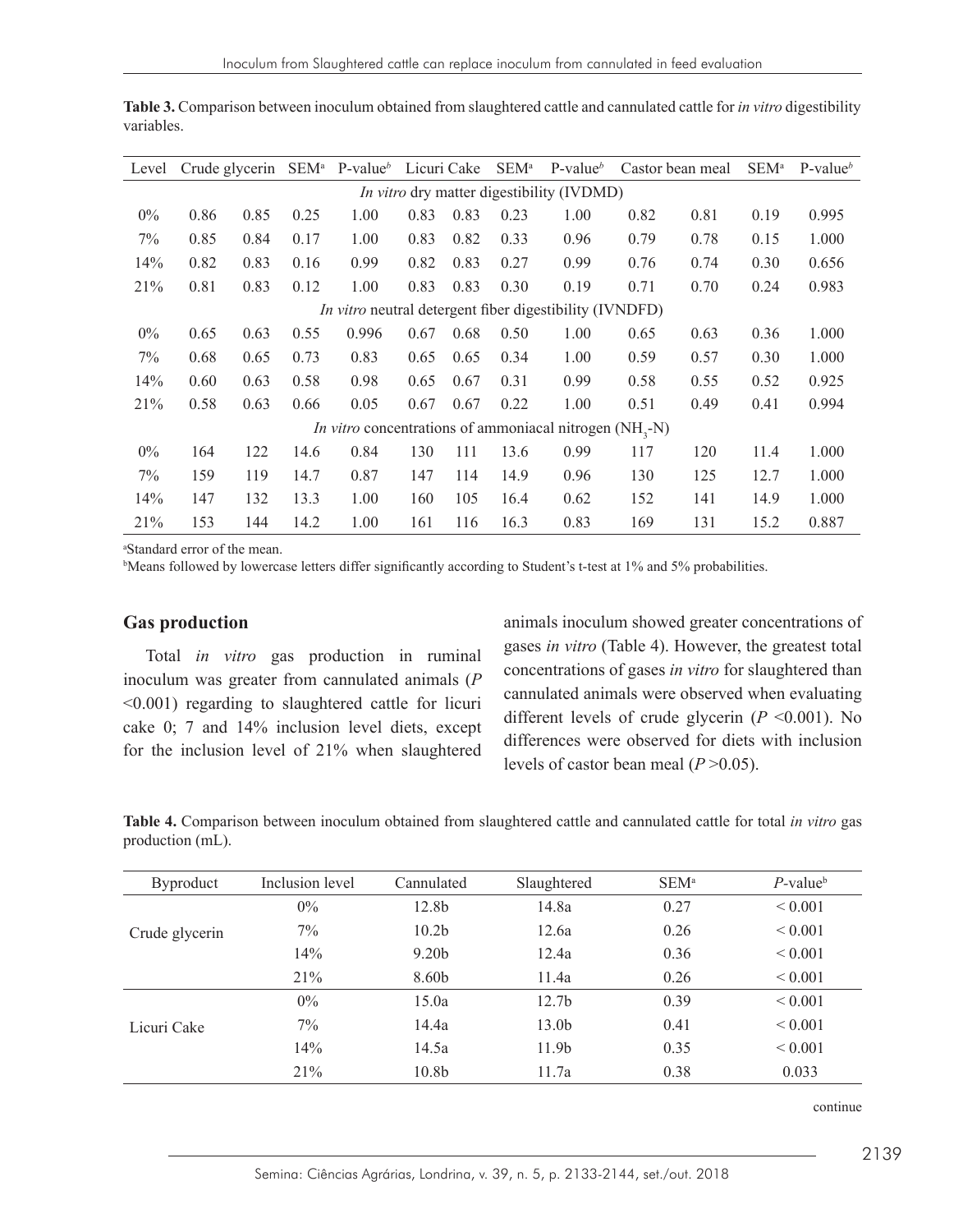| - - - - - - - - - - - - - - - - - - |       |       |                   |      |       |
|-------------------------------------|-------|-------|-------------------|------|-------|
| Castor bean meal                    | $0\%$ | 10.9  | 9.20              | 0.36 | 0.052 |
|                                     | 7%    | 10.3  | 10.2              | 0.41 | 0.150 |
|                                     | 14%   | 9.00  | 9.00              | 0.44 | 0.084 |
|                                     | 21%   | 8.80a | 7.10 <sub>b</sub> | 0.13 | 0.066 |
|                                     |       |       |                   |      |       |

continuation

a Standard error of the mean.

b Means followed by lowercase letters differ significantly according to Student's t-test at 5% probabilities.

#### **Discussion**

The results for IVDMD, IVNDFD and N-NH<sub>3</sub> demonstrate that the use of ruminal inoculum from slaughtered animals is an interesting alternative to the use of cannulated animals because among all feed sources used, only one did not present similar results when comparing the two inoculum sources. In planning a research project, all ethical issues surrounding animal rights as well as the specific physiological characteristics of each species should be considered. The aim is to guarantee the welfare of animals during the experiment as a way to eliminate any discomfort that may be caused (CRISSIUMA; ALMEIDA, 2006).

In general, differences with respect to pH may be related to anaerobiosis, which is essential when isolating and culturing rumen microorganisms (HUNGATE, 1966). In addition, a decrease in both cellulolytic and amylolytic activities (LEEDLE; HESPELL, 1983) and a decline in ciliate protozoan abundance occur if an anaerobic environment is not sustained. Therefore, the inoculum should not be exposed to air, even short-term exposure; equally important, any increase in headspace pressure should not be so great as to force the  $CO<sub>2</sub>$  into the solution.

Decreased *in vitro* gas production was found for the use of inoculum source from slaughtered cattle, likely due to the presence of air during storage and the temperature making it difficult for the rumen microorganisms to degrade NDF.

Robinson et al. (1999) used the Ankom® endpoint system to verify the effect of within-day delays of 0.5, 2.5, 4.5 and 6.5h between collection of rumen fluid from a cow and initiation of in vitro fermentation, as well as storage of rumen fluid for 48h at either −24°C or 6, 22 and 39°C, on IVNDFD at 48h was determined. The results of the authors demonstrated that this bulk in vitro procedure resulted in higher 48h digestion of NDF than those determined with a similar in sacco procedure, thereby suggesting that laboratories located some distance from the donor animal can utilize in vitro procedures to accurately estimate 48h digestion of NDF.

Concerns of animal welfare and the ethical issues of animal use in scientific experiments have prompted serious discussions between researchers and members of animal-protective societies. These debates intensified mainly at the beginning of nineteenth century when the number of entities and groups concerned with animal welfare increased substantially (RAYMUNDO; GOLDIM, 2002). Pressure from these groups on scientists, teaching and research institutions, and the rulers of a number of countries had created ethical criteria for publishing the results of animal research through editorial policies, thus revealing growing concern for animal rights in the scientific community (PAIXÃO; SCHRAMM, 1999), as well as the creation or update of laws regulating the use of animals in scientific experiments. Since Tilley and Terry (1963) developed the *in vitro* digestibility technique, millions of fistulated animals have been used for inoculum in research related to ruminant animal nutrition. Therefore, the possibility of using animal sources of inoculum that do not cause injury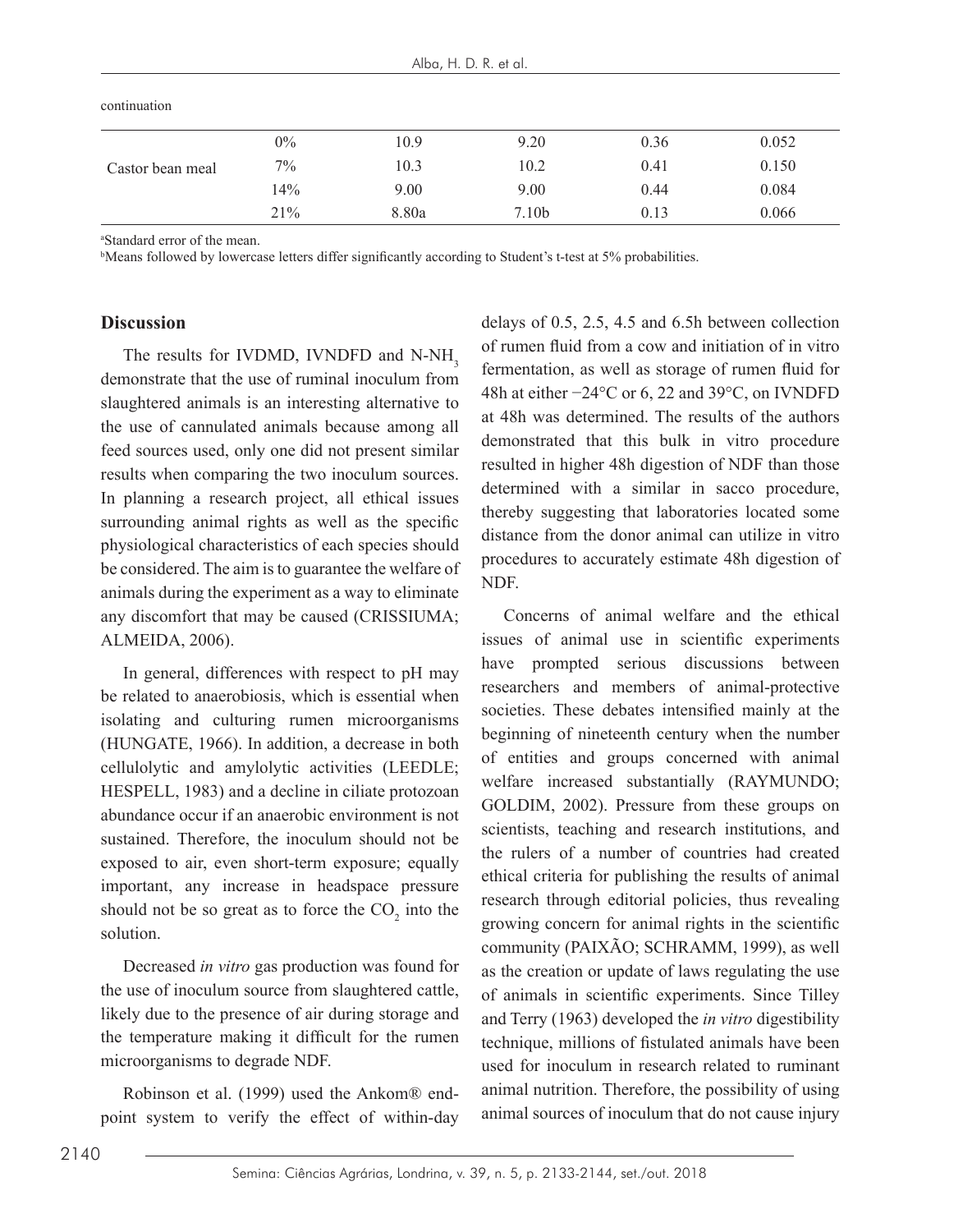to animals should be promoted and increasingly tested.

According to Rymer et al. (2005), the driving force has been either to reduce the use of surgically modified animals and/or to provide a more standardized inoculum than is possible with variable rumen fluid. However, as observed in this study, with the exception of crude glycerin, the use of inoculum from slaughtered animals reduced the *in vitro* production of gases, which may have occurred due to the type of feed the animals received, and consequently modified the pattern of liquid rumen microorganisms. When evaluating feces as inoculum in potential gas production, Mauricio et al. (2001) observed difference from ruminal liquid, with the former showing poorer fermentation capacity compared to ruminal liquid and gas volumes always being lower and often with substantially less volume. The authors concluded that fecal matter has potential as an alternative inoculum to rumen liquor for the *in vitro* gas production technique of Theodorou et al. (1994). However, the results obtained show a consistently longer lag phase when using the feces-based inoculum, in agreement with previous studies applying technique of the Menke et al. (1979).

Rumen contents harvested post-slaughter offer the benefit of no surgical preparation, though there is no possibility of examining animal effects (MOULD et al., 2005). In comparison to sampling a ruminally cannulated animal, which will have had access to feed, the practice of offering a minimal amount of feed and water prior to slaughter will negatively affect the microbial quality of the resulting rumen fluid inoculum (BORBA et al., 2001). Although the use of slaughterhouse waste allows sufficient material to be collected for a series of studies, thereby limiting variation among incubations conducted over time, this approach requires that the material be stored under conditions that will minimize the loss of microbial activity (MOULD et al., 2005).

The use of fistulated animals should be avoided, as these animals are often sick. Regardless, we believe that this discussion about the use of ruminal fistulas must be continued because despite the concern for establishing rules and parameters for evaluating the welfare of farm animals, little has been discussed in academic circles about the animals welfare used in scientific experiments and teaching. Although animals undergoing this procedure receive prophylactic antibiotics postoperatively in order to avoid infections, there may be surgical complications, discomfort, stress or clinical signs of discomfort or pain, proving the procedure if not used safely can be abusive about animal welfare preservation.

Even so, we are aware that the technique of fistulated animals is essential in studies of physiology and metabolism of rumen. From this, it is possible to obtain detailed knowledge of the digestive process and to carry out dietary assessments, feed passage rate, determinations of chemical parameters involved in digestion (pH, ammoniacal nitrogen, volatile fatty acids, among other utilities) and development of strategies for enteric methane mitigation. All these assessments provide key information for the sustainability of livestock. However, replacement of the rumen cannula with alternative ruminal liquid from slaughtered animals may increase animal welfare without prejudice to scientific research.

# **Conclusions**

Ruminal inoculum obtained from the ruminal contents of slaughtered cattle can replace the use of ruminal fistula and is a viable alternative for digestibility analysis because the material was found to be efficient for almost all feed sources at all levels studied in this work; results were comparable to those obtained using inoculum from fistulated animals. Nonetheless, variations on *in vitro* gas analysis were observed using the ruminal contents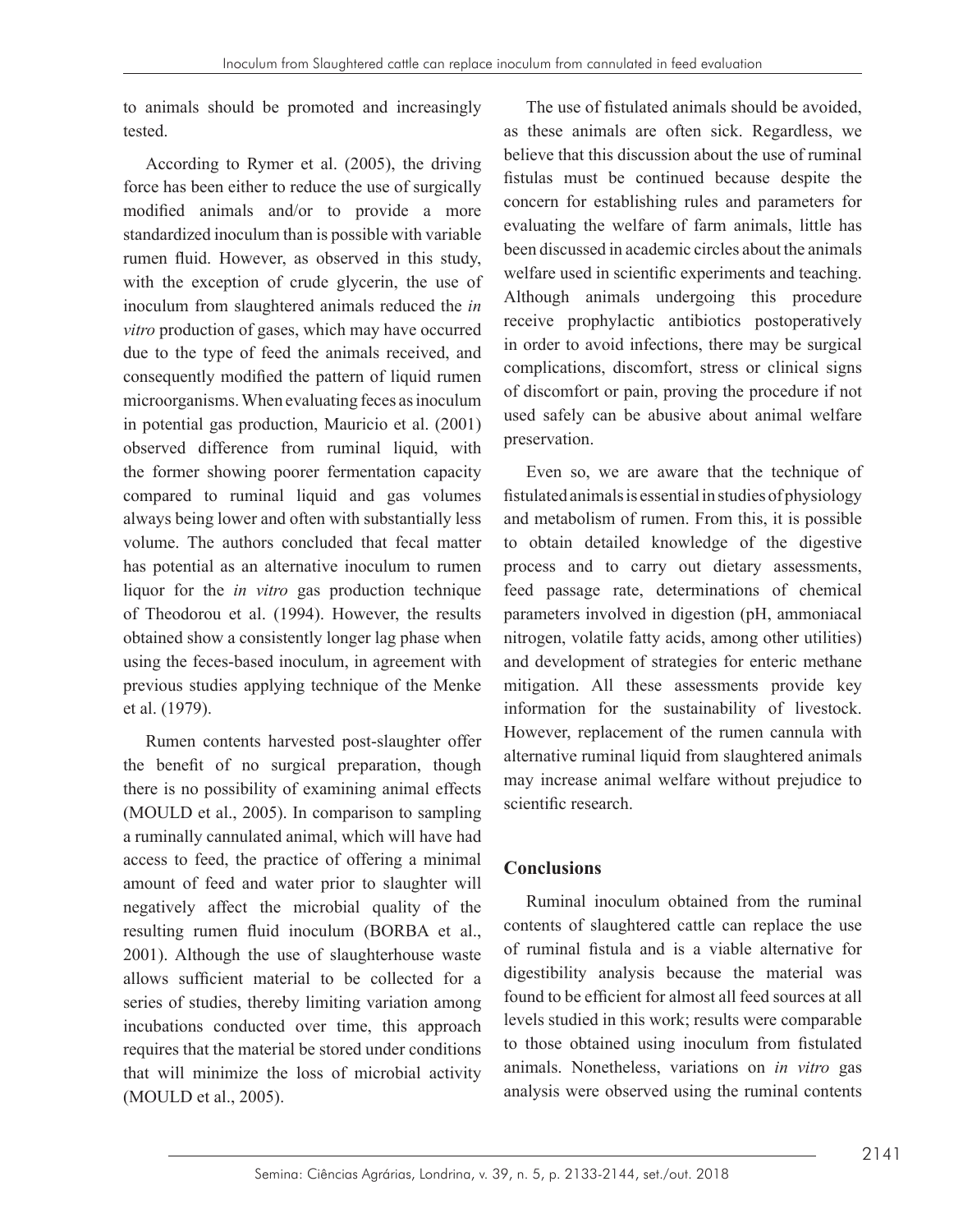from slaughtered animals and fistulated animals. In addition, details of the slaughtered animal with respect to diet and nutrition are needed.

### **Acknowledgements**

The authors thank the National Council for Scientific and Technological Development (CNPq - Brazil) for the financial support.

## **References**

AMMAR, H.; LÓPEZ, S.; ANDRÉS, S.; RANILLA, M. J.; BODAS, R.; GONZÁLEZ, J. S. *In vitro* digestibility and fermentation kinetics of some browse plants using sheep or goat rumen fluid as the source of inoculum. *Animal Feed Science and Technology,* Amsterdam, v. 147, n. 1-3, p. 90-104, 2008.

ANKOM TECHNOLOGY. In vitro true digestibility using the DAISYII Incubator. Macedon, NY: ANKOM Technology, 2005. Available at: <https://www.ankom. com/sites/default/files/document-files/IVDMD\_ 0805\_ D200.pdf>. Accessed at: 2 july 2018.

ASSOCIATION OF OFFICIAL ANALYTICAL CHEMISTS - AOAC. Official methods of analysis. Gaithersburg: Official methods of analysis of AOAC International, 2002.

\_\_\_\_\_\_. Official methods of analysis. Washington: Official methods of analysis of AOAC International, 1990.

BERCHIELLI, T. T.; OLIVEIRA, S. G.; GARCIA, A. V. Application of techniques for intake, diet composition and digestibility studies. *Archives of Veterinary Science,* Curitiba, v. 10, n. 2, p. 29-40, 2005.

BORBA, A. E. S.; CORREIA, P. J. A.; FERNANDES, J. M. M.; BORBA, A. F. R. S. Comparison of three sources of inoculum for predicting apparent digestibility of ruminant feedstuffs. *Animal Research*, Les Ulis, v. 50, n. 4, p. 265-273, 2001.

CALABRÒ, S.; LÓPEZ, S.; PICCOLO, V.; DIJKSTRA, J.; DHANOA, M. S.; FRANCE, J. Comparative analysis of gas production profiles obtained with buffalo and sheep ruminal fluid as the source of inoculum. *Animal Feed Science and Technology,* Amsterdam, v. 123-124, p. 51-65, 2005.

CASALI, A. O.; DETMANN, E.; VALADARES FILHO, S. C.; PEREIRA, J. C.; HENRIQUES, L. T.; FREITAS, S. G.; PAULINO, M. F. Influence of incubation time and particles size on indigestible compounds contents in cattle feeds and feces obtained by *in situ* procedures. *Revista Brasileira de Zootecnia,* Viçosa, MG, v. 37, n. 2, p. 335-342, 2008.

CHAUDHRY, A. S.; MOHAMED, R. A. I. Fresh or frozen rumen contents from slaughtered cattle to estimate *in vitro* degradation of two contrasting feeds. *Czech Journal of Animal Science,* Prague, v. 57, n. 6, p. 265- 273, 2012.

CRISSIUMA, A. L.; ALMEIDA, E. C. P. Experimentation and welfare - review article. *Revista de Saúde e Meio Ambiente,* Três Lagoas, v. 1, p. 1-10, 2006.

CUTRIGNELLI, M. I.; CALABRÒ, S.; TUDISCO, R.; ZICARELLI, F.; GAZANEO, M. P.; PICCOLO, V. Comparison of buffalo rumen liquor and buffalo faeces as inoculum for the *in vitro* gas production technique. *Italian Journal of Animal Science*, Bologna, v. 4, n. p. 319-321, 2005. Suplemento 2.

DAMIRAN, D.; DELCURTO, T.; BOHNERT, D. W.; FINDHOLTC, S. L. Comparison of techniques and grinding size to estimate digestibility of forage based ruminant diets. *Animal Feed Science and Technology,* Amsterdam, v. 141, n.1-2, p. 15-35, 2008.

DENEK, N.; CAN, A.; AVCI, M. Frozen rumen fluid as microbial inoculum in the two - stage *in vitro* digestibility assay of ruminant feeds. *South African Journal of Animal Science,* Pretoria, v. 40, n. 3, p. 251-256, 2010.

GROVUM, W. L. An improved rumen cannulation technique to minimize leakage. *Acta Veterinaria Scandinavica,* London, v. 86, p. 225-228, 1989.

HARRISON, F. A. *Surgical techniques in experimental farm animals*. Oxford: Oxford University, 1995, 617p.

HERVÁS, G.; FRUTOS, P.; GIRÁLDEZ, F. J.; MORA, M. J.; FERNÁNDEZ, B.; MANTECÓN, Á. R. Effect of preservation on fermentative activity of rumen fluid inoculum for *in vitro* gas production techniques. *Animal Feed Science and Technology,* Amsterdam, v. 123-124, p. 107-118, 2005.

HOLDEN, L. A. Comparison of methods of *in vitro* matter digestibility for ten feeds. *Journal of Dairy Science,* Champaign, v. 82, n. 8, p. 1791-1794, 1999.

HUNGATE, R. E. *The rumen and its microbes*. New York: Academic Press, 1966. 532 p.

LEEDLE, J. A.; HESPELL, R. B. Changes of bacterial numbers and carbohydrate fermenting groups during *in vitro* rumen incubations with feedstuff materials. *Journal of Dairy Science,* Champaign, v. 67, n. 4, p. 808-816, 1983.

LICITRA, G.; HERNANDEZ, T. M.; VAN SOEST, P. J.